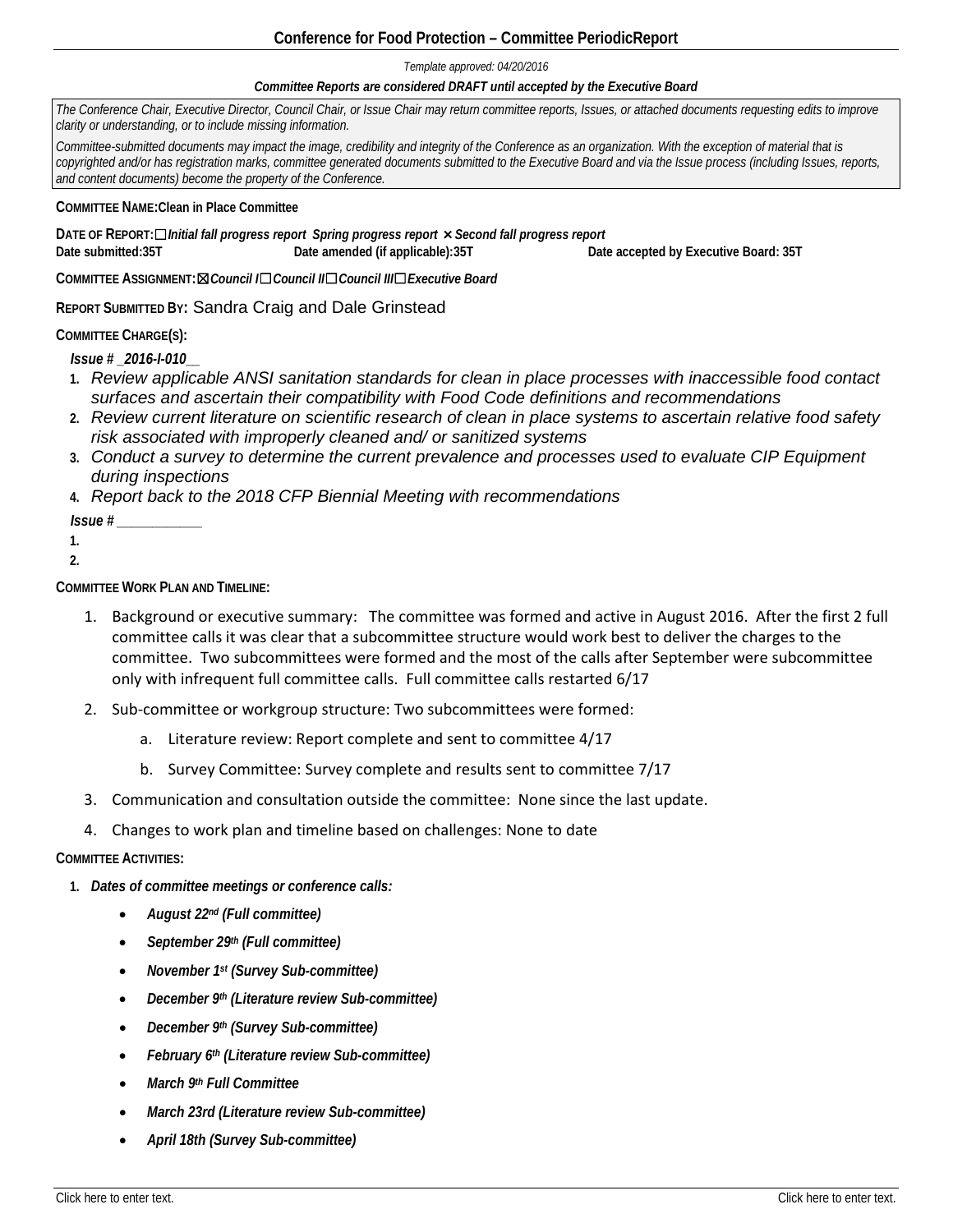- *June 27th Full Committee*
- *July 31st Full Committee*

# **2.** *Overview of committee activities:*

Several calls of the full committee were held. We reviewed the charges and began to review literature. The committee decided that it would be more efficient to break into subcommittees

- Literature review Sub-committee: The sub-committee met for a total of 2 calls since the last report. Most of the focus of the subcommittee for March, April and May was reviewing the collected literature and finalizing our draft report. The literature review subcommittee used Dropbox to share citations [\(https://www.dropbox.com/home/CFP%20CIP%20Literature%20committee#\)](https://www.dropbox.com/home/CFP%20CIP%20Literature%20committee). There were several main findings of the subcommittee:
	- o The Food Code and ANSI standards use different terms for Clean In Place (used by Food Code) and ANSI used In Place Cleaning. The subcommittee felt that CFP should recommend that the term in the ANSI standards be changed to Clean In Place.
	- o The Food Code specifically excludes manual cleaning equipment such as band saws, slicers, etc in place from the definition of CIP. The subcommittee felt that CFP should recommend that NSF should use this narrower definition of CIP in the ANSI standards.
	- o The ANSI standards specify that anything that is "Easily Cleanable" be able to be cleaned manually. This would exclude anything that is cleaned via CIP from being easily cleanable. The Food Code does not make this distinction. There was considerable discussion of this on the subcommittee and with the entire committee. It was felt that addressing this difference was outside the charge to the CIP committee because it got to larger issues of what it means for something to be truly "Easily Cleanable." A possible solution is for the committee to recommend formation of a new committee to help refine the standards for being "Easily Cleanable" in the Code and align them with the ANSI standards. An issue to address this will be drafted by the committee.
	- $\circ$  The key finding from the literature review was that there are a number of research gaps that need to be addressed to fulfill the second charge (Review current literature on scientific research of clean in place systems to ascertain relative food safety risk associated with improperly cleaned and/ or sanitized systems). While there was literature that examined the risk of soiled surfaces, there was none that the subcommittee could find that looked at the relative risk of a soiled surface that was meant to be cleaned via CIP vs. surfaces to be cleaned manually. The subcommittee report called out several specific research gaps.
	- o The first draft of the literature review report was created and sent to the full committee in April. It was discussed on the full committee call on June 27th and the full committee will continue to work on the action items identified on that call. These items were mostly related to if the committee should sponsor an issue or recommend that other committee be formed at the 2018 conference to address the gaps identified by the literature review.
- Survey Sub-Committee: The sub-committee met for 3 calls. The focus of these calls and subsequent committee email exchanges has been to create and distribute the survey. The calls were to define our scope. Once this was accomplished questions were assembled and vetted via emails to committee members during December and January. A completed set of survey questions were shared with the full committee prior to the March call. The survey was created using survey monkey, was distributed on May 23th with a return date of June 30th. The committee is now reviewing the responses and will formulate a summary report as part of our charge. The results of the survey was circulated to the committee 7/17 and discussed on the 7/31/17 call.
- **3.** *Charges COMPLETEDand therationale for eachspecific recommendation:*
	- **a.**
	- **b.**
- **4.** *Status of charges still PENDING and activities yet to be completed:*
	- **a.** Charges 1-3 have been addressed and final recommendations are in preparation. Charge 4, preparation of the report, is in progress with the first draft due to the committee from the co-chairs by